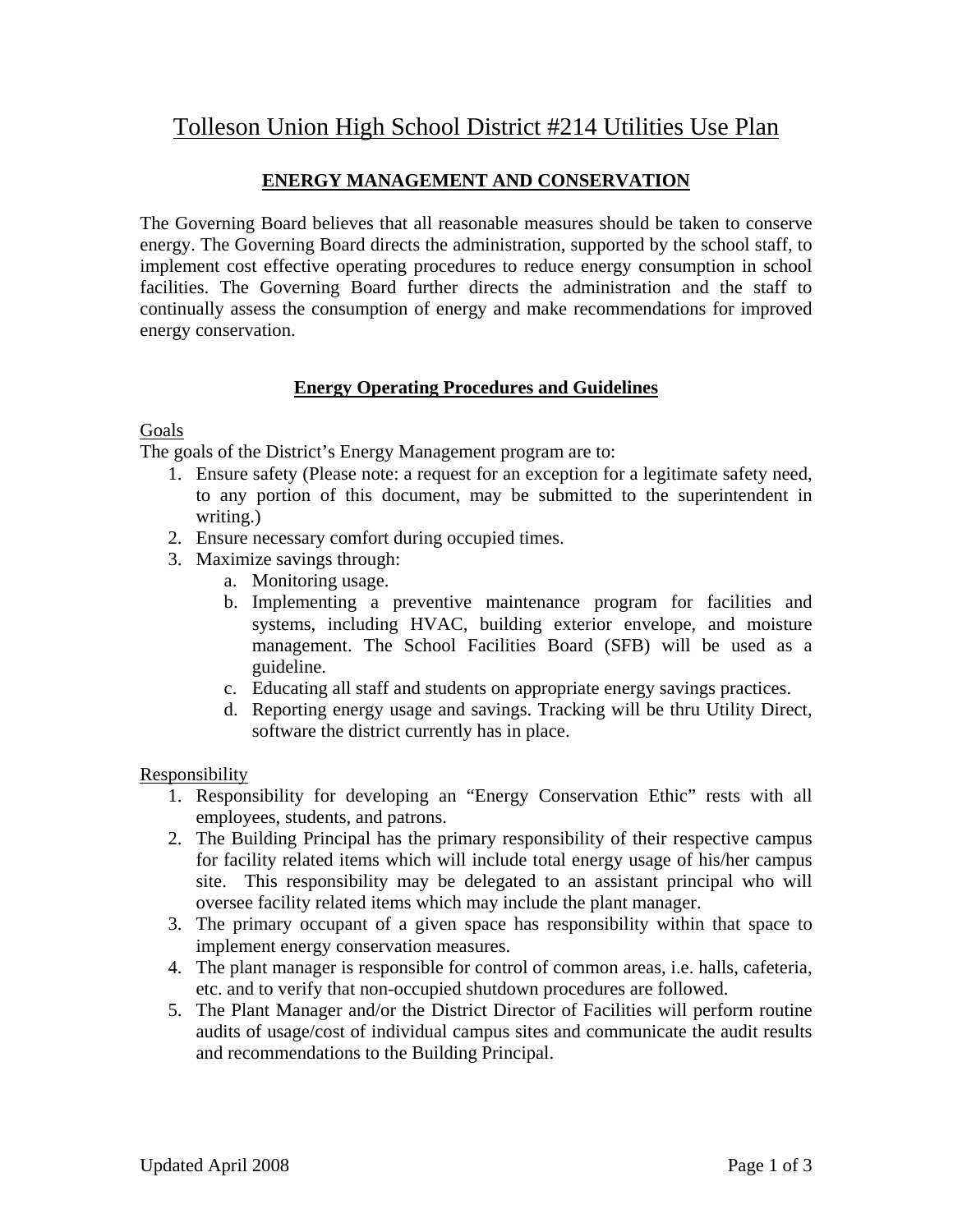#### General Energy Conservation Practices

- 1. Classroom doors are to remain closed when HVAC systems are operating.
- 2. Ensure doors between heated/air-conditioned spaces and non-heated/non-airconditioned spaces remain closed at all times.
- 3. Passive energy consumers i.e. televisions, DVD/video players, etc. should be unplugged during periods of non-use. Please note: many appliances as noted draw energy even when turned off.
- 4. Microwaves, coffee pots, refrigerators, and personal appliances should be removed from classrooms and utilized in staff lounge areas only.
- 5. All exhaust fans should be turned off every day and during unoccupied hours.
- 6. Where possible, individual comfort levels should be managed with appropriate warm or cool clothing.
- 7. Kitchen equipment should only be turned on when in use.
- 8. Proper utilization of data logs will be initiated and maintained to monitor relative humidity, temperature, and light levels through the district's buildings to ensure compliance with district guidelines.

#### Heating and Cooling

- 1. Heating season set points include the following:
	- a. Occupied 68-72 degrees.
	- b. Unoccupied winter 60 degrees.
	- c. Unoccupied spring/fall turned off (weather permitting).
- 2. Cooling season set points include the following:
	- a. Occupied 74-78 degrees.
	- b. Unoccupied setback to 82-83 degrees.
- 3. Additional Heating/Cooling Notes:
	- a. The unoccupied time begins when the students/teachers vacate the area for the day.
	- b. Air-conditioning and heating systems should be turned off during spring, summer, and fall days when the natural occurring temperatures are within the comfort ranges note above. In addition, during periods of mild weather and where cross-ventilation is available, shut down HVAC equipment and adjust the temperature with windows and doors.
	- c. Ensure outside air dampers are closed during unoccupied times.
	- d. For any 24-hour period of time, relative humidity levels should not average greater than 60%.
	- e. Air conditioning should be put in unoccupied mode (83 degrees) in buildings during the summer unless the facilities are being used for summer school or for team cleaning. Air Conditioning set back to 83 degrees should be used in the summer in unoccupied spaces. Rooms that are running PCs should have the A/C for cooling set no higher than 82 degrees for cooling of the equipment. Individual space cooling is allowed for employees during occupied times and activities